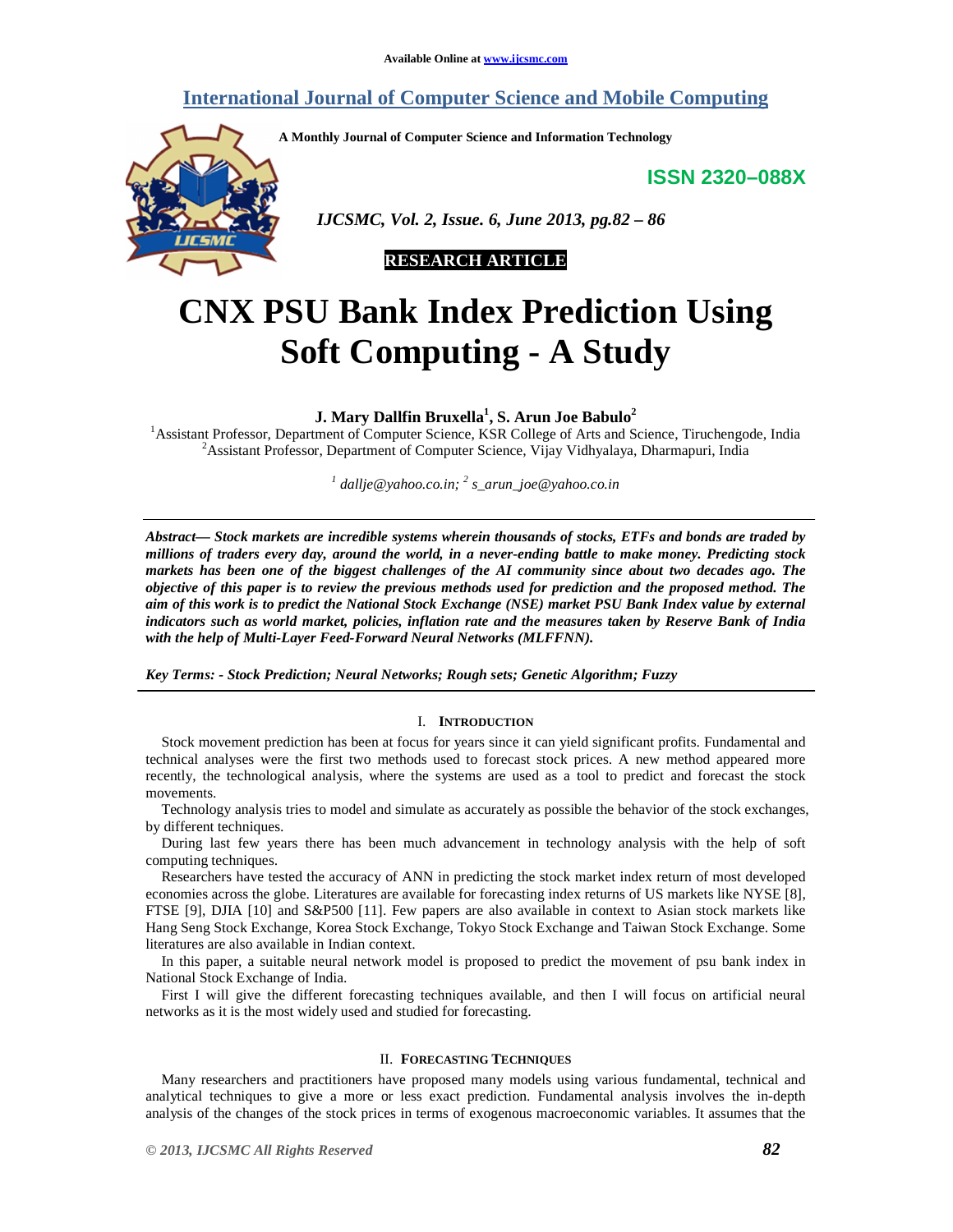share price of a stock depends on its intrinsic value and the expected return of the investors. But this expected return is subjected to change as new information pertaining to the stock is available in the market which in turn changes the share price. Moreover, the analysis of the economic factors is quite subjective as the interpretation totally lays on the intellectuality of the analyst. Alternatively, technical analysis centers on using price, volume, and open interest statistical charts to predict future stock movements. The premise behind technical analysis is that all of the internal and external factors that affect a market at any given point of time are already factored into that market's price. (Louis. B. Mendelsohn, 2000). [1][2]

Apart from these commonly used methods of prediction, some traditional time series forecasting tools are also used for the same. In time series forecasting, the past data of the prediction variable is analyzed and modeled to capture the patterns of the historic changes in the variable. These models are then used to forecast the future prices.

During last few years there has been much advancement in the application of soft computing in stock market indices forecasting with a hope that market patterns can be extracted.

Some most commonly used stock forecasting techniques are:

# *A. Genetic Algorithms:*

Genetic algorithms are problem solving methods of heuristics that mimic the process of natural evolution. GA's are commonly used as optimizers that adjust parameters to minimize or maximize some feedback measures. In the financial markets, genetic algorithms are most commonly used to find the best combination values of parameters in a trading rule and they can be built into ANN models designed to pick stocks and identify trades. [3].

#### *B. Hidden Markov Model*:

Markov Model is basically the generation of any sequence. There are many states involved with any sequence. The value of the system switches between any of these states. The probability of the value to occupy a state depends on the previous states. The hidden Markov model (HMM) is a probabilistic method used to determine the behavior of a time varying system. Since this is a probabilistic method, more the data we consider for applying in the Markov model, more accurate are the results [4].

*C. Fuzzy:*

Fuzzy is used in predicting stock price in such a way, construct a data mart to reduce the size of stock data and combined fuzzification techniques with the grey theory to develop a fuzzy grey prediction as one of predicting functions in our system to predict the possible answer immediately.

*D. Data mining*:

Data mining techniques have been successfully shown to generate high forecasting accuracy of stock price movement. Nowadays, instead of a single method, traders need to use various forecasting techniques to gain multiple signals and more information about the future of the markets. The approaches include linear discriminant analysis (LDA), Quadratic discriminant analysis (QDA), K-nearest neighbor classification, Naïve Bayes based on kernel estimation, Logit model, Tree based classification, Bayesian classification with Gaussian process, Support vector machine (SVM) and Least squares support vector machine (LS-SVM) [5].

Artificial neural networks have been used in stock market prediction during the last decade. Studies were performed for the prediction of stock index values as well as daily direction of change in the index.

#### III. **NEURAL NETWORKS FOR STOCK MARKET PREDICTION**

Nowadays artificial neural networks (ANNs) have been popularly applied to finance problems such as stock exchange index prediction, bankruptcy prediction and corporate bond classification.

Artificial neural network (ANN) is a mathematical model, which can be set one or more layered and occurred from many artificial neural cells. The wide usage of the ANN may be due to the three basic properties:

1. The ability of the ANN as a parallel processing of the problems, for which if any of the neurons violate the constraints would not affect the overall output of the problem.

2. The ability of the ANN to extrapolate from historical data to generate forecasts.

3. The successful application of the ANN to solve non-linear problems. The history and theory of the ANN have been described in a large number of published literatures and will not be covered in this paper except for a very brief overview of how neural networks operate.

The ANN computation can be divided into two phases: learning phase and testing phase. The learning phase forms an iterative updating of the synoptic weights based upon the error back propagation algorithm. Back propagation algorithm is generalized of least mean square learning rule, which is an approximation of steepest descent technique. To find the best approximation, multi-layer feed forward neural network architecture with back propagation learning rule is used.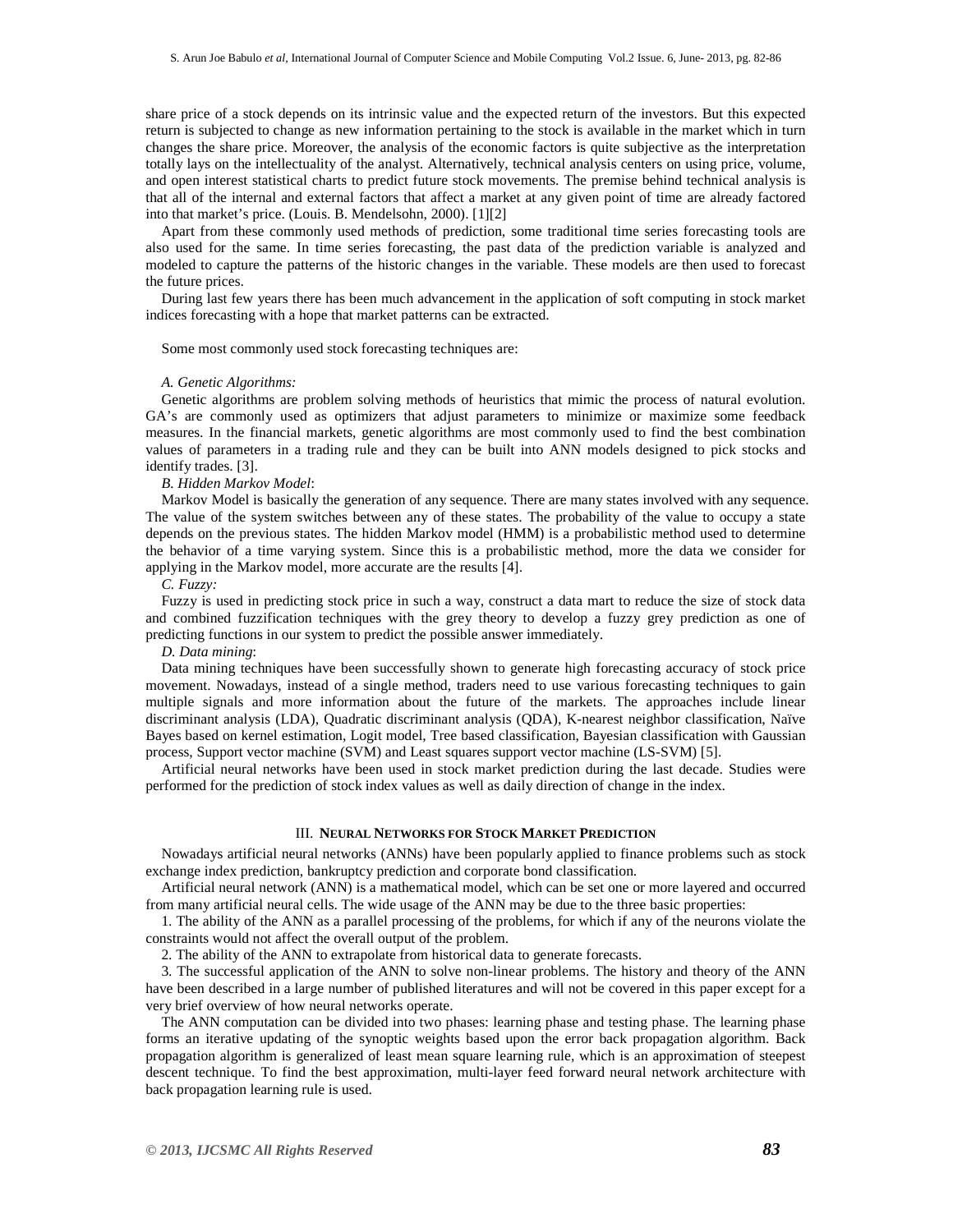

FIG.1.MULTILAYER FEED-FORWARD ANN

Feed-forward networks were first studied by Rosenblatt [6]. Input layer is composed of a set of inputs that feed input patterns to the network. Following the input layer there will be at least one or more intermediate layers, often called hidden layers. Hidden layers will then be followed by an output layer, where the results can be achieved (Figure-1). In feed forward networks all connections are unidirectional.

# IV. **CNX PSU BANK INDEX**

Before entering into the model we will analysis the PSU Bank Index in National Stock Exchange India.

A stock market index is created by selecting a group of stocks that are representative of the whole market or a specified sector or segment of the market. An Index is calculated with reference to a base period and a base index value. An Index is used to give information about the price movements of products in the financial, commodities or any other markets. Financial indexes are constructed to measure price movements of stocks, bonds, T-bills and other forms of investments. Stock market indexes are meant to capture the overall behaviour of equity markets.

CNX PSU Bank Index is computed using free float market capitalization weighted method with base date of Jan 1, 2004 indexed to base value of 1000, wherein the level of the index reflects the total free float market value of all the stocks in the index relative to a particular base period. The method also takes into account constituent changes in the index and importantly corporate actions such as stock splits, rights, etc., without affecting the index value.

|                           | Mkt. Cap.* |            |
|---------------------------|------------|------------|
| Company Name              | Rs. Cr.    | Weight (%) |
| State Bank of India       | 49265      | 45.01      |
| Bank of Baroda            | 12827      | 11.72      |
| Punjab National Bank      | 12681      | 11.59      |
| Canara Bank               | 6350       | 5.80       |
| Bank of India             | 5882       | 5.37       |
| Union Bank of India       | 5509       | 5.03       |
| Oriental Bank of Commerce | 3580       | 3.27       |
| <b>IDBI Bank Ltd.</b>     | 3521       | 3.22       |
| Allahabad Bank            | 3153       | 2.88       |
| Andhra Bank               | 2908       | 2.66       |
| Indian Overseas Bank      | 1956       | 1.79       |
| Syndicate Bank            | 1821       | 1.66       |
| Total                     | 109452     | 100.00     |

Stocks in the index are

\* Free-float Market Capitalization as on September 30, 2011

TABLE:1 CONSTITUENT OF PSU BANK INDEX

*A. Selection Criteria* 

Selection of the index set is based on the following criteria:

- Constituent should be a Public sector bank
- Constituent's market capitalization rank in the universe should be among the top 500.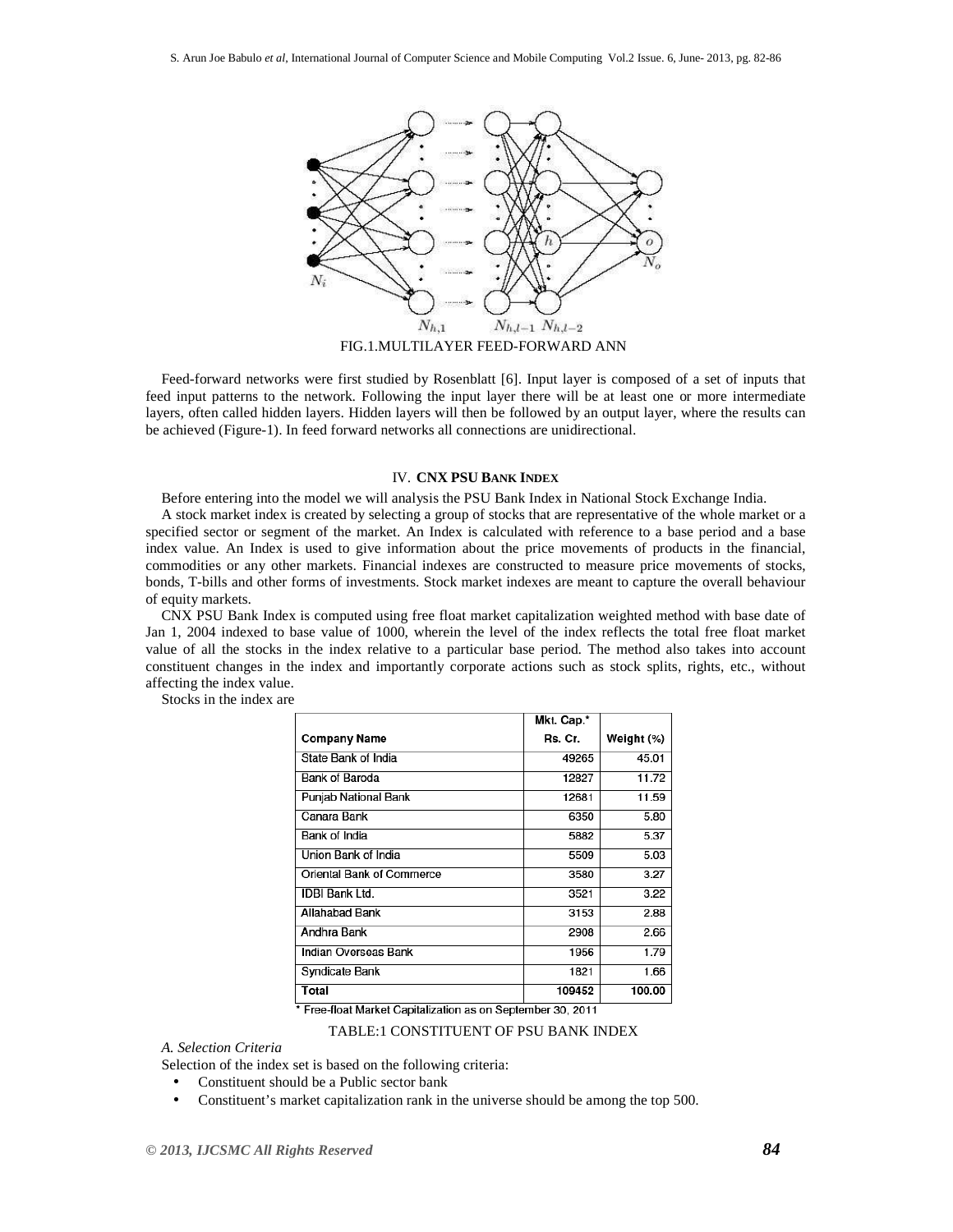- Constituent's turnover rank in the universe should be in the top 500.
- Constituent should have a positive Net worth.
- The constituents should be available for trading in the derivatives segment (Stock Futures & Options market) on NSE.

Fig.2 shows the PSU bank Index movement from June 2004 to September 2011. Various factors affect the movement of psu bank index. For example, Financial results of the stock, RBI's rules and regulations, world market, Indian politics, inflation rate etc.



FIG. 2 INDEX MOVEMENT

# V. **MLFFNN FOR STOCK MOVEMENT**

The performance of the neural network largely depends on the model of the neural Network. In this we select the multi-layer feed forward model.

Step-by-step approach is used to model a neural network for predicting stock movement [7].

*A. Input Selection:* 

The selection of input is the fundamental to forecast the stock accurately. Selection of input variable for the neural network model is a critical factor for the performance of the neural because it contains important information about the complex nonlinear structures of the data. The criticality in selecting the input variables lies in selecting the number of input variables and the lag between each.

 In this, I select the external factors such as world market (Asian & European), new policies, Inflation rate, Act by Reserve bank of India and Currency value against dollars as input variables. Based on the above mentioned factor the movement of bank index in National Stock Exchange will be predicted.

*B. Data Preprocessing:* 

The performance and the reliability of a neural network model also to a large extent depend on the quality of the data used. As neural networks are pattern recognizers, the data presented to it largely influences the accuracy of the result. The data preprocessing of the input variable of the neural network model facilitates detrending of the data and highlight essential relationship, so as to facilitate proper network learning process. Various preprocessing methods are considered and tested for an optimal result.

*C. Sensitivity Analysis:* 

The sensitivity analysis is the process which determines whether an input variable influence the output or not. There are several ways to find that. The most common approach is to run the neural network with and without each input variable, and to check the variations of the input. If there are no variations then the input variable may be omitted. This will improve the performance of the system.

*D. Model construction:* 

Generally three types of neural networks are used by the researchers in forecasting stock market they are Back propagation, Feed forward networks and Radial Basis Function. Here I select the multilayer feed forward network to improve the accuracy of the system. While selecting the MLFF we have to concentrate on Number of input neurons, number of hidden layers and the transfer functions.

# VI. **CONCLUSION**

There are various methods or tools used to predict the movement of stock market. We get overall review and the contributions provided by neural network to improve the accuracy the highly volatile Indian market. If we use multi-layer feed forward neural network we will get better result. However, for prediction at different time in future, the network may be trained periodically and need be there the network may be revalidated with changes in the some of the features of the model. Before selecting the set the input variables rough set can be used to select the proper input variable which may give much better accuracy.